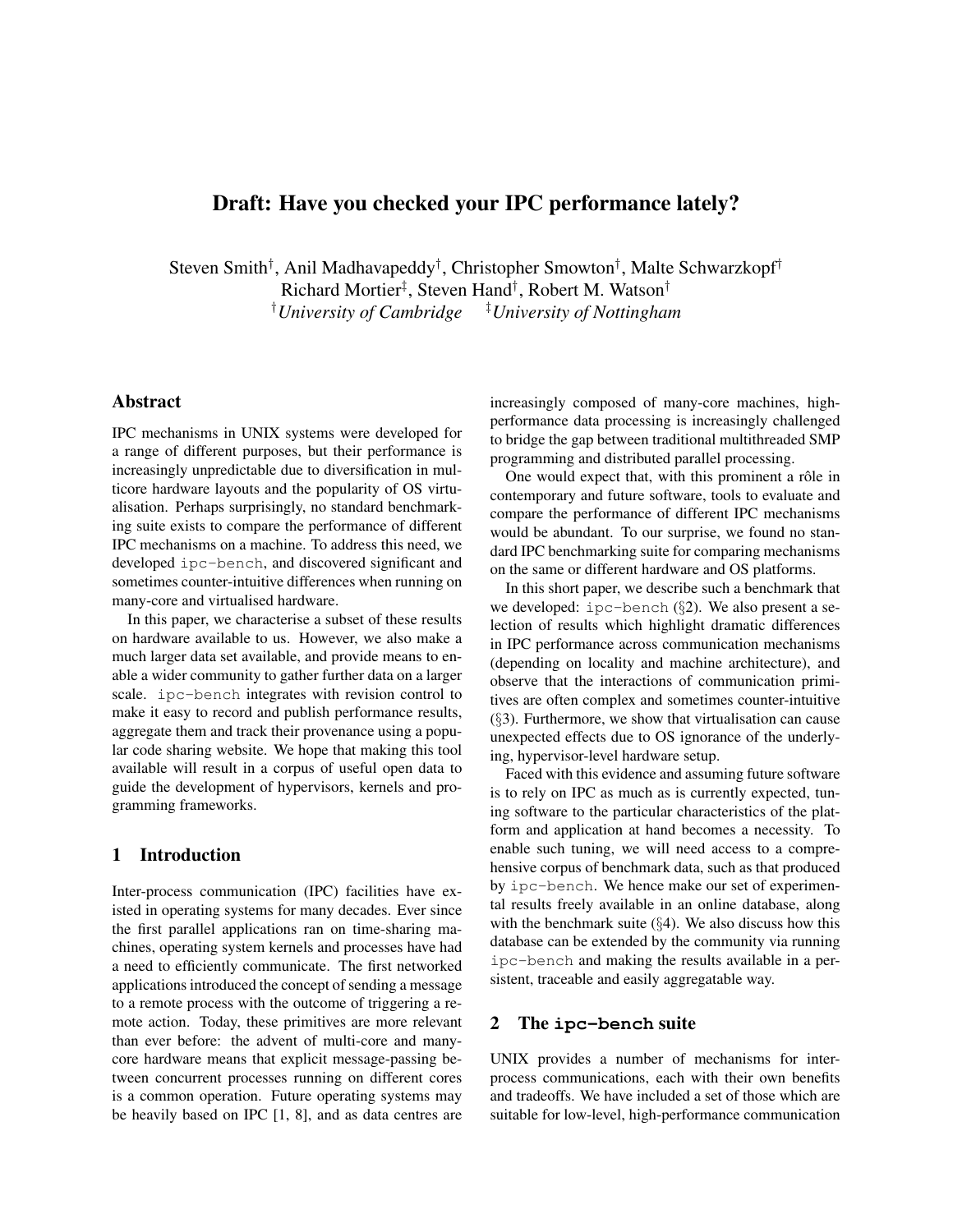|              |                  | # copies       | # copies |
|--------------|------------------|----------------|----------|
| Type         | <b>Benchmark</b> | safe           | unsafe   |
| shared       | mempipe-spin     |                |          |
| memory       | mempipe-futex    |                |          |
|              | shmem-pipe       |                |          |
| vmsplice     | vmsplice-coop    |                |          |
| <b>POSIX</b> | pipe             | $\mathfrak{D}$ |          |
|              | unix-sock        | $\mathfrak{D}$ |          |
|              | tcp-sock         | 2              |          |
|              | tcp-sock-nd      |                |          |

*Table 1: Micro-benchmarks in* ipc-bench *with the number of data copies performed.*

in ipc-bench. Our focus is on local, same-chassis, communication mechanisms (such as those based on shared memory), but we also include some, such as TCP, which are also capable of communicating with remote processes and are often used locally too.

We now describe the low-level transport mechanisms included as micro-benchmarks  $(\S 2.1)$ , explain the higherlevel macro-benchmarks (§2.2), and then discuss our findings from running the suite on a set of machines a 4–15× difference in throughput between the best and worst performing mechanisms on a standard multicore machine, as well as unexpected performance artefacts.

## 2.1 Micro-benchmarks

There is a wide design space of communication mechanisms, and Table 1 summarises those we include in ipc-bench. As simple, high performance and potentially zero-copy transports, we include a set of custom shared-memory communication implementations  $(\S2.1.2)$  and the Linux vmsplice mechanism  $(\S2.1.3)$ . Finally, we include benchmarks based on UNIX pipes and the conventional socket interface (§2.1.1).

#### 2.1.1 POSIX-based (**pipe**, **unix**, **tcp**)

The POSIX sockets API is widely implemented in most multi-process operating systems, and specifies at least TCP streams, domain sockets and pipes.

TCP sockets are used by applications that potentially communicate outside the chassis; but can of course also be used to communicate with local processes too. This makes it transparent to the application if the endpoint is a local or remote process, simplifying the deployment model. It is, however, somewhat inefficient: the network stack continues to run its packetisation, congestion control and retransmission algorithms, even though these are redundant on a loopback connection.

Domain sockets are far simpler than TCP sockets, with the absence of packetisation, retransmission, or congestion control, while still preserving a similar socket interface. Nonetheless, they cannot take full advantage of the potential for sharing memory between local processes, as the socket interface mandates at least one data copy.

Pipes present a similar interface to domain sockets, but are uni-directional<sup>1</sup> and stream-based only, and are internally implemented in a completely different manner.

#### 2.1.2 Shared memory (**mempipe**, **shmem-pipe**)

Shared memory offers a high-bandwidth, low-latency alternative to sockets when both end-points are processes on the same kernel. Although POSIX specifies how to establish shared memory segments, there is no standard for shared memory *communications*, and so bespoke implementations are usually used. We now describe two variants we developed for ipc-bench.

The mempipe transport uses a ring buffer split up into variable-length messages, each with a header and a message body. Pointers to messages are held in private memory at the producer and consumer.

Each message has a cache-line-sized header indicating its freshness and payload length. To receive a message, the receiver waits for the freshness flag to be set in the next header. When the flag is set, it reads the message size header and consumes the payload directly from the ring. The message is then consumed, the freshness flag is cleared and the consumer pointer advances. Once finished with the message, it clears the flag (acknowledging the message) and advances the consumer pointer.

The free space is precisely that between the producer and next acknowledgement pointers, and so the transmitter might need to advance the next acknowledgement pointer to ensure that enough space is available. The transmitter waits for the unconsumed-message flag to be cleared in the relevant message header, and then advances the pointer by the size of the acknowledged message. Once the pointer is advanced far enough, the transmitter can send its message.

To transmit data, the application populates the payload area with data. The transmitter then finds the header immediately *after* the payload and clears the unconsumedmessage flag there, before moving back to the header *before* the payload and setting the size and unconsumedmessage flag there. This two-step process ensures the receiver does not advance ahead of the transmitter.

Constructing a good shared memory transport requires making a number of decisions about the end-points. For instance, while there is a logical transfer of ownership from the producer to the consumer in mempipe, there is no attempt to enforce it. We can thus measure the cost

<sup>&</sup>lt;sup>1</sup>Some operating systems do provide bi-directional pipes, but POSIX.1-2001 only requires them to be uni-directional.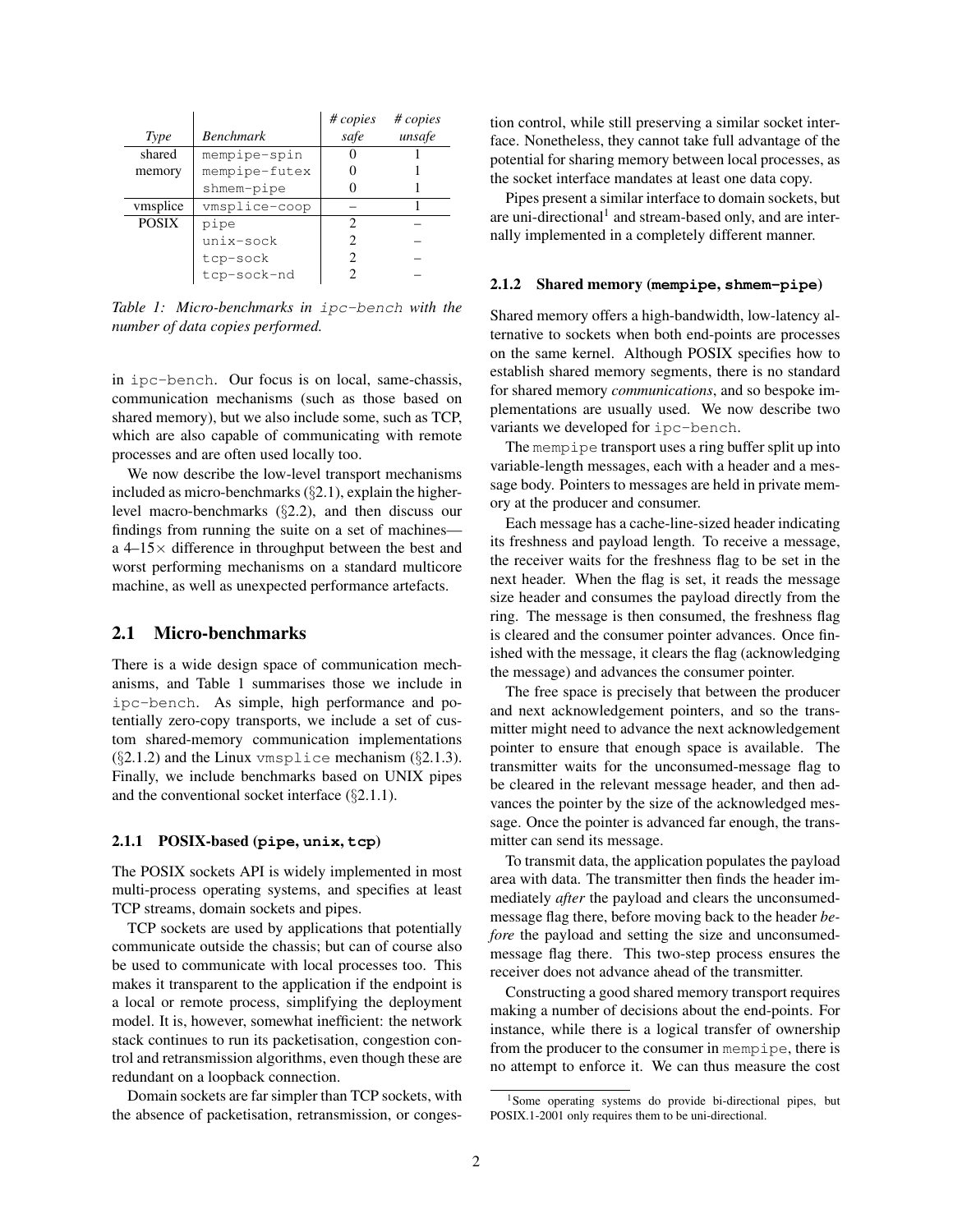of enforcement (copying data into private buffers) separately as a "safe" variant—unlike with the socket API, which operates on the basis that both sides are untrusted.

We consider two implementations of the mempipe transport, differentiated by the way they wait for flags in the message headers to change (indicating whether a message is valid and ready for consumption): in mempipe-spin, the process spins and tests the flag repeatedly, while in mempipe-futex, the Linux futex system call is used to set up a kernel notification when the flag memory has potentially changed.

The mempipe-spin approach requires neither expensive system calls nor atomic operations; it does, however, keep the CPU spinning and potentially hurts performance of co-located processes. The mempipe-futex approach does not spin, but is less portable and requires more expensive atomic operations. The choice of approaches is further complicated by virtualisation, where spinning may have external effects on another coscheduled VM, despite the process believing it has a CPU to itself. Similarly, the system call cost is higher in the virtualized case due to extra privilege checks.

The mempipe mechanism has two important weaknesses: it cannot be integrated with existing poll- or select-based event loops, and messages must be processed entirely in order. These restrictions are lifted with shmem-pipe, which, like mempipe, is zero-copy, and communicates payload data via a shared memory area, but communicates message metadata out-of-band using a pair of ordinary POSIX pipes. Rather than managing the shared memory area as a contiguous ring, it is managed using a heap allocator operating in the producer.

Its main disadvantage is that it requires more system calls, in order to move the descriptors back and forth through the pipes. Fortunately, these operations can often be batched and sometimes exceed the performance of mempipe-futex. This scheme is a userspace equivalent to the Xen virtual device model, where guest kernels transfer shared memory pages using a coordination page for the metadata [7].

#### 2.1.3 Other (**vmsplice-coop**)

Linux has a vmsplice system call for single-copy IPC, which moves pages into a remote pipe queue (unlike write, which *copies* data into freshly allocated pages in the queue). vmsplice makes it impossible to determine when the page has been read and can be re-used. The vmsplice-coop transport augments the data pipe with a consumer metadata pipe to tell the sender when a page is released. Data can thus be copied from the producers's buffers directly into the consumers's buffers. As with mempipe, this relies on endpoints trusting each other, and requires a data copy otherwise.

| Type                | <b>Benchmark</b> |
|---------------------|------------------|
| memory contention   | mem-contend      |
| threaded            | thrd-wordcount   |
| Phoenix++ MapReduce | thrd-kmeans      |
| communicating       | comm-wordcount   |
| Phoenix++ MapReduce | comm-kmeans      |

*Table 2: Macro-benchmarks in* ipc-bench*.*

### 2.2 Macro-benchmarks

The earlier IPC mechanisms can be easily evaluated via micro-benchmarks, but are not representative of actual application performance (especially in the presence of memory contention). Hence, we also include a set of macro-benchmarks in ipc-bench (see Table 2). The mem-contend benchmark creates a contention situation on the memory subsystem by continously sending IPC messages between  $N/2$  pairs of cores for a machine with a total of  $N$  cores. We consider the cases of NUMA-optimal core pairs, and pessimal pairs which cross NUMA node boundaries.

The remaining macro-benchmarks are based on the Phoenix++ MapReduce system [6], which is a sharedmemory implementation of MapReduce. Phoenix++ mappers store intermediate data in a memory grid, and once the map phase has completed in all threads, the reducer code reads directly from this grid without copying. While efficient, this approach only works if an application can be implemented using threads that share an address space, which may not always be possible.

To quantify the cost of using explicit IPC, we compare two approaches: in the thrd- cases, we run the unmodified, multi-threaded version of Phoenix, while the commbenchmarks use a modified version which uses sockets for the data shuffle between map and reduce phase.

We primarily tried the common wordcount and kmeans workloads, the former of which counts the number of occurences of terms in a data set, while the latter performs k-means clustering on a large set of high-dimensional vectors. We found it difficult to isolate significant performance differences in the threaded Phoenix++ macro-benchmarks, since they are affected by many other factors—the OS page cache already holding the data set, or the performance being dominated by the cost of faulting data into memory.

### 3 Selected benchmark results

We have run ipc-bench on a range of different machines and OSes (Linux, FreeBSD, MacOS X), in both native mode and under Xen. We now present a selection of interesting results from these runs.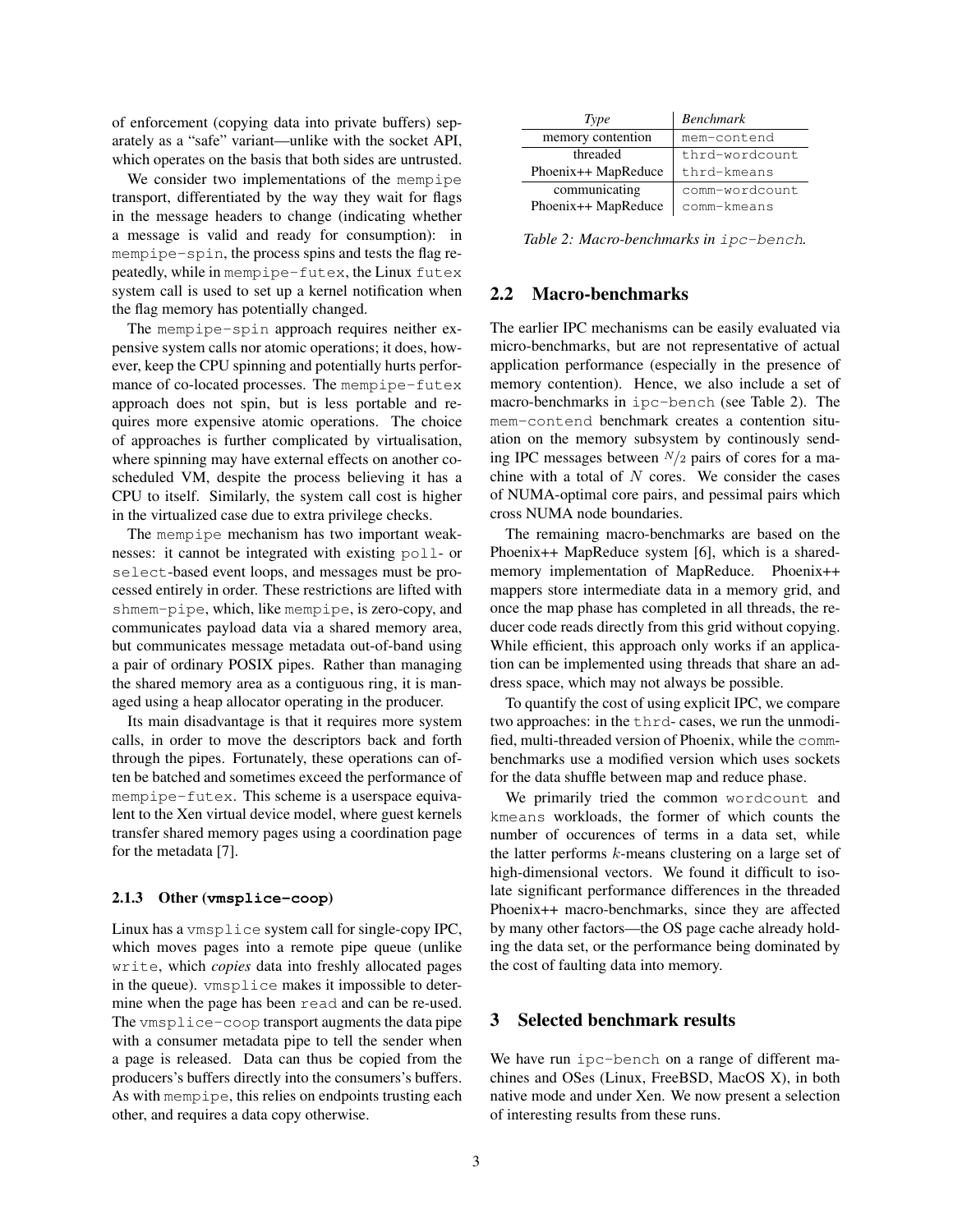

*Figure 1: Ping-pong latency in different configurations, using the AMD 48-core system. Xen tests are run in multi-vCPU Linux domains running on Xen, while native tests are run in Linux running natively. In Xen, we manually pinned virtual CPUs to physical CPUs.*

The tests were compiled using gcc 4.6.1 with optimisations enabled  $(-03)$ . All benchmarks were repeated at least 10,000 times, and participating cores were pinned to a particular set of CPUs.

#### 3.1 Impact of NUMA layouts

A key observation from running ipc-bench's microbenchmarks on various SMP/NUMA machines is that the NUMA layout has a major influence on IPC latency and throughput. Figure 1 summarises some ipc-bench results running on Linux 3.1.0 x86<sub>-64</sub> on a 48-core AMD Opteron 6168 ("Magny-Cours"). Each point on each grid represents a separate test run, and the axes are the CPU IDs the test was pinned to. The left column represents test run on a native kernel, and the right column are the same tests with a 48-vCPU dom0 under Xen 4.1 ( $\S$ 3.2).

While the mempipe-spin transport uniformly achieves the lowest latency (Figure 1a), other transports vary considerably based on the NUMA distance of the



*Figure 2: Throughput comparison for different mechanisms on a non-virtualized 48-core Opteron 6168.* (a) *same core,* (b) *same socket, same die/MCM,* (c) *same socket, other MCM,* (d) *different socket, other MCM.*

CPUs involved<sup>2</sup> . Communication with different cores on the same socket always achieves best performance, as indicated by the squares along the diagonal. In the tcp case, we can also clearly distinguish sockets connected via 2-hop HyperTransport (HT) links and those connected by 1-hop HT links [2]. Overall, the variation in IPC latency introduced by NUMA is up to  $2\times$ , while the difference between best (mempipe, pipe) and worst ( $tcp$ ) transport latency is 5-10 $\times$ .

IPC latency is important to low-level OS services and some high-performance applications, but in many applications, throughput is the more relevant metric to consider. Figure 2 illustrates throughput differences between IPC mechanisms when on-core, on-socket and on separate multi-chip modules. It becomes evident that IPC throughput is reduced significantly when going offdie (cases *(c)* and *(d)*), dropping from around 20 Gbps to under 15 Gbps with the shared-memory transports. It also becomes clear shared-memory transports outperform POSIX-based ones by 50-300%, depending on the relative locations of the communicating cores, while the vmsplice transport is situated in between.

Of course, the results of these micro-benchmarks are only meaningful for a case of only two cores communicating concurrently—which, in a 48-core machine, is not likely to always be the case. The mem-contend bench-

 $2$ Our measurement accuracy was limited to  $10^{-6}$  seconds, so we could not detect any NUMA impact in the native mempipe test.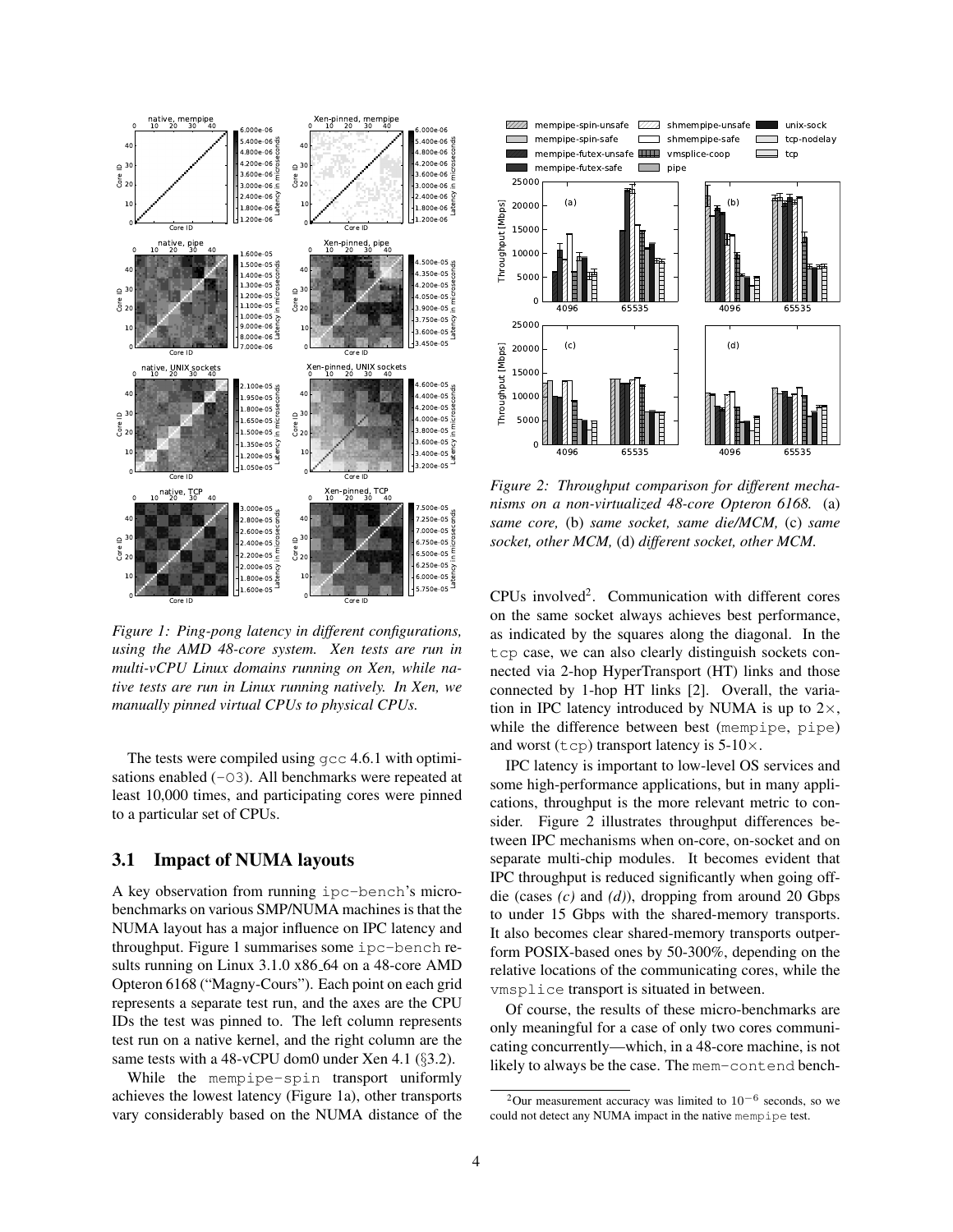| NUMA placement  | $Avg.$ throughput | Std. deviation |
|-----------------|-------------------|----------------|
| close / optimal | 4171.8 Mbps       | $123.4$ Mbps   |
| far / pessimal  | 3212.7 Mbps       | 208.6 Mbps     |

*Table 3:* mem-contend *using the* pipe *transport on the 48-core Opteron; average and std. dev. over 24 pairs.*

mark measures throughput under contention: in the case of the Opteron, 24 pairs of cores are communicating concurrently. In the "optimal" NUMA placement, the cores always communicate with their nearest neighbour (as far as possible), while in the "pessimal" setting, they communicate with a core that is furthest away from them in NUMA terms. As Table 3 shows, the overall throughput degrades to about 4 Gbps when memory controllers are contended, but NUMA-pessimal access leads to another drop of about 900 Mbps.

#### 3.2 Virtualization confuses IPC

We also investigated the IPC performance on the Opteron machine when running Linux 3.1.0 as a PV-dom0 on Xen 4.1. Virtualization makes system calls and some memory accesses much more expensive, and we hence expected overall performance to degrade. The latency results in Figure 1 (*(e)*–*(h)*) surprised us, as we expected the overall pattern to remain consistent between native and virtual kernels. A few factors were responsible for this.



*Figure 3:* tcp *on Xen with vCPUs unpinned/pinned.*

Firstly, even though the host is running only a single 48-vCPU domain, the Xen scheduler still continuously rebalances the virtual-to-physical CPU mappings within the domain. Thus, the tests where the vCPUs are unpinned are extremely noisy (Figure 3). Manually pinning the vCPU to the corresponding pCPU also does not fully recreate the native Linux experience, as enumeration order and APIC handling varies between the two.

Xen does not currently support communicating the NUMA layout to PV guests, and hence all memory was allocated on NUMA node 0 (cores 0 to 5). This explains<sup>3</sup> the patterns observed: with increasing distance from NUMA node 0, the IPC RTT increases (with the exception of those cores on sockets which have direct HT connections to node 0).

#### 3.3 Examining the microarchitecture

In order to validate our intuitions about the impact of interconnect topologies and NUMA layouts on the microbenchmark results, we established a lower performance bound by measuring the latency of an inter-processor interrupt (IPI) using a specially modified version of Xen which performs an IPI "self-test" very early in boot (before dom0 has booted).



*Figure 4: Pairwise IPI latency between cores on the 48 core Opteron and an 80-core Xeon E7-2850 machine.*

On the 48-core Opteron (Figure 4 *(left)*), the IPI latencies are between 830 and 910ns, and the pattern exhibited matches intuition and previous results: three different latency categories—same-socket, 1-hop HT (including same-MCM links) and 2-hop HT—exist. This confirms that interconnect topology is an important factor in latency micro-benchmark performance.

We also measured the IPI latency on an 80-core, hyper-threaded Intel Xeon E7-2850 (Figure 4 *(right)*). This machine is more complex than the Opteron, and each cell represents a pair of hardware threads, cores are represented by 2x2 blocks of threads, and sockets represented by 10x10 blocks of cores. The sockets are themselves divided into 2 trays, each of 4 sockets. Again, the best performance is observed when talking to a core on the same socket. However, the latencies observed (2- 3.6ms) are more than twice as large as on the Opteron, and vary dramatically when talking to an off-socket core.

This is rooted in the design of the on-chip interconnect in Intel's "Westmere-EX" architecture: on each chip, there is a bi-directional ring connecting the 10 cores with each other and with the QPI socket interconnect [5]. Depending on the relative location of a core to the system interface connection point, between one and four on-chip hops may be required to reach the core. This substantiates itself in the gradient pattern within each block representing a socket, and presents further evidence for the trend towards more complex IPC performance patterns in coming years.

<sup>3</sup>With one exception: we are still investigating why same-core communication in the unix benchmark under Xen performs worse than off-core communication, despite pipe performng better.